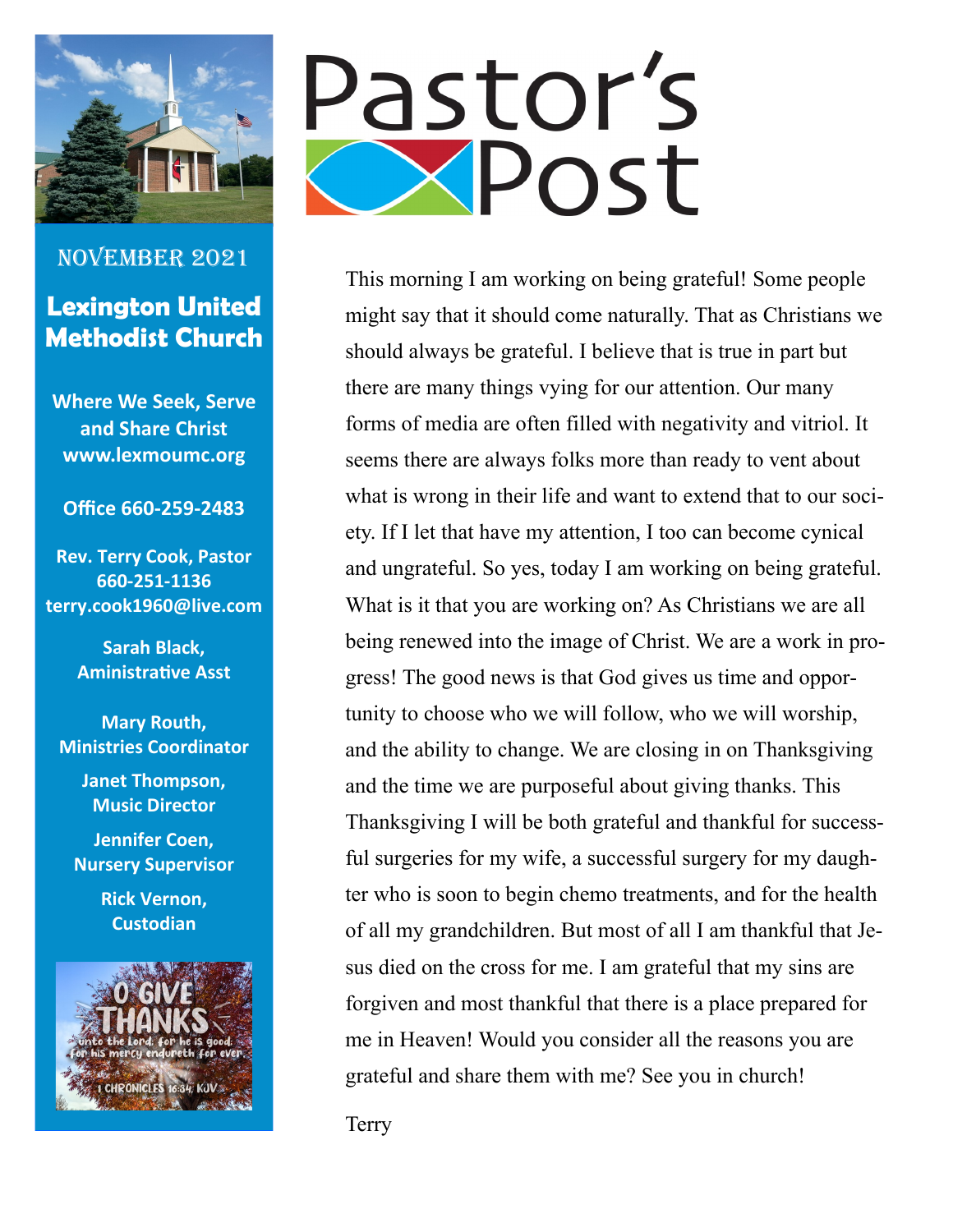



#### **Members in Care Centers**

Dawn Meierer, Life Care Center 300 Life Care Ln Carrollton, MO 64633

Beth Simnitt, Riverbend Nursing Home 1211 S Business Hwy 13 Lexington, MO 64067

EJ Guevel TMC-LTC c/o EJ Guevel 3 South, Room 327, Bed 2 7900 Lee's Summit Rd Kansas City, MO 64139

**Our Worship services are available on line [www.lexmoumc.org](http://www.reachingforyou.org/) under "MEDIA**

Our condolences to Janet Cado, her brother Ronnie Dickmeyer passed away on October 17th.

Fall Dinner After church-Food provided, Join us for great fellowship!



Sunday,November 7th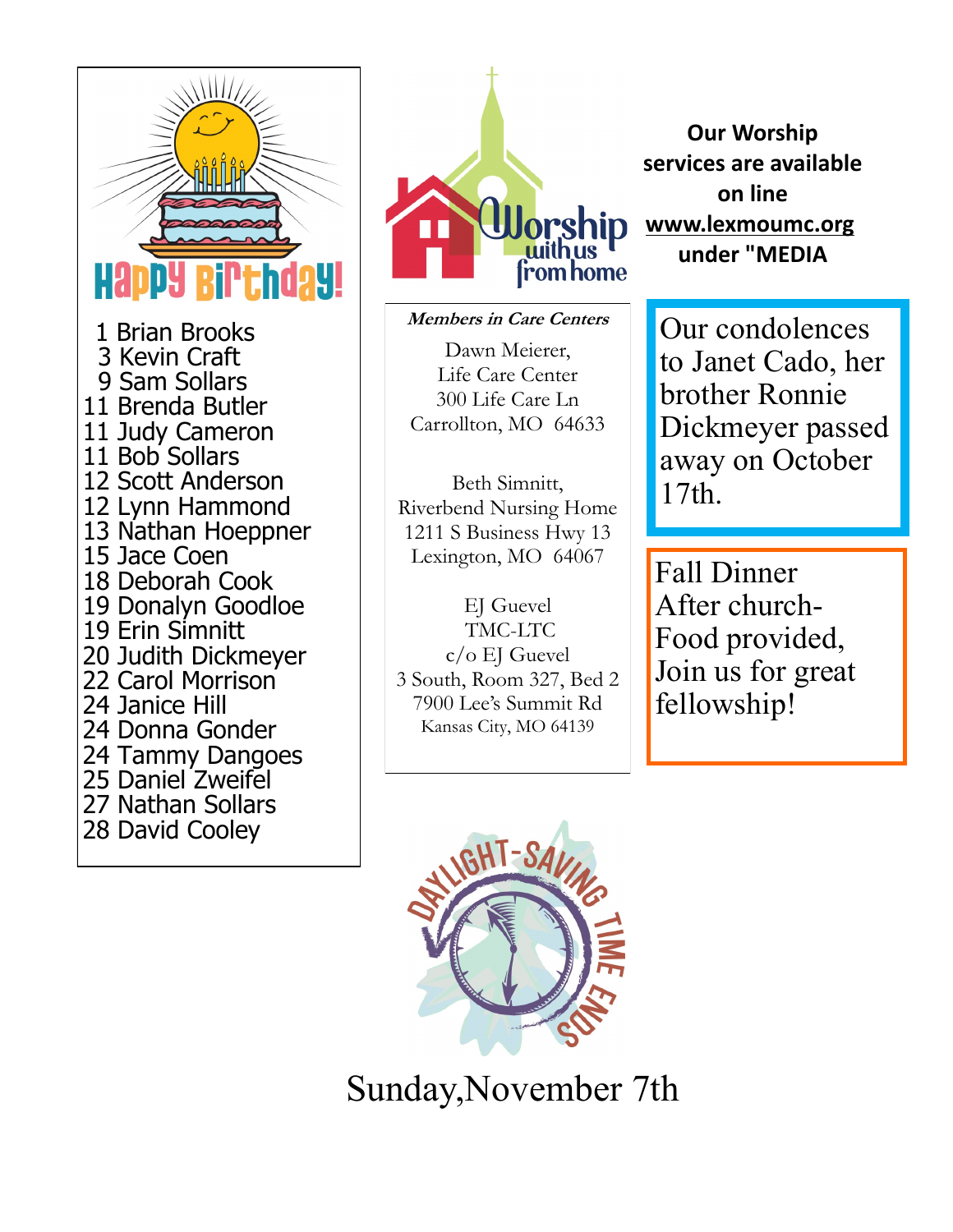Hi Church Family,

As I am still in the healing process, I wanted to thank you all again for the many prayers and cards I have received. I truly believe that God has heard and He still answers our prayers. Sometimes He may answer and heal immediately but more often there is a healing process we go through.I am reminded that there is a need for many types of healing . There are physical healings, emotional and spiritual healings and they are all needed. So let us go to Him with our praise and our requests remembering what He has done for us and giving Him the praise for our answered prayers. It is by His grace that I am here!

Now a little up date for our events going forward: Youth is planning a baked potato bar for November 10th beginning to serve at 6;00 P.M. Please come and join us for the meal . It will be a free will donation. November 13th will be the youth Hollinsgivivg celebration.Time and events to be announced later.

The women's Bible Study class is meeting on Sunday before Church. We are thankful to have a class going again. Come and join them as they study the Bible.

If you feel called to lead a class please let us know in the office. We would like to have a children's class. We do miss our little ones !

Since I have been out I know there may be some things I've missed out on so let me know if I can help in any way. I am limited physically but can do some things.

Don't forget the Trunk or Treat coming up on Halloween. Please contact Teri James if you can help or donate candy

> God Bless You and Have a blessed , month, Yours in Christ, Mary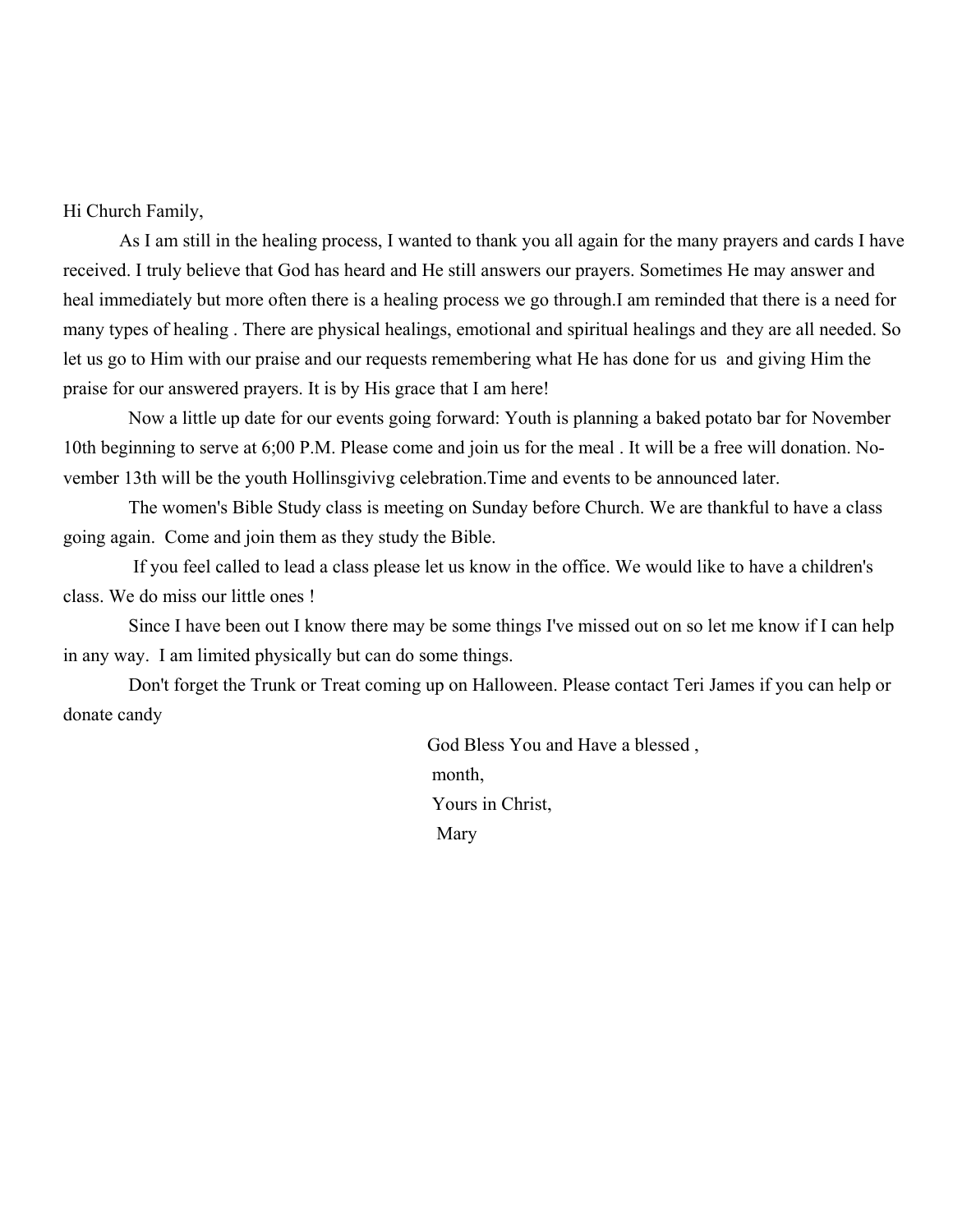Lexington United Methodist Church Family & Friends,

We will be updating our nursery in the coming months and could use some donations to make this long overdue project happen.....

We will be painting, adding new pictures, a new rocking chair, toys and foam flooring tiles.

In the 7 years I've been here, we've not done any updates or upgrades to our nursery. I've always purchased toys second hand or collected donations, and most of the furniture is original from when the Church was built. I remember some of it from when I was a child.

This much needed and I'm excited to see how it turns out.

We have opted for foam pad style flooring tiles vs regular carpet or a rug. This will help keep our little friends safe and makes cleaning easy. Our current rug is well over 20 years old ( yes..... you read that right!) and needs replaced badly.

This will run about \$300 ( cheaper than a rug and cheaper than carpet.) We plan to purchase these at home depot, each box is roughly \$35 without tax, we need 7-8 boxes. If anyone would be willing to donate a box, or funds to help purchase these, please reach out! Once money is collected, we will buy these.

We will also be painting the nursery and removing wallpaper. Paint was donated by Sarah and Buddy Black. We can always use help painting, or donations of painting supplies and help moving items out/in the nursery. We'd like to have a "painting party" to tackle this project." Dates to come!

My husband and I are going to purchase a new rocking chair for the nursery. Our old rocker recently broke and no longer rocked.

We plan to collect new or like new toys for our nursery. I will also post an Amazon wishlist in the future with an option to purchase and donate toys that way. You are welcome to purchase toys from walmart, the kids really like Fisher Price " Little people " They have various sets ranging from \$5 and up. Our normal ages are 1 to 4.

River reader has a nice selection of melissa and doug toys, and board books for our littles if you want to shop local.

Please feel free to call or text me (660-232-4190) if you'd like to help or donate. You can donate directly to the church, just be sure to mark your donations as for the nursery project.

Thanks to everyone for their help and ideas to get this going. We will keep everyone updated.